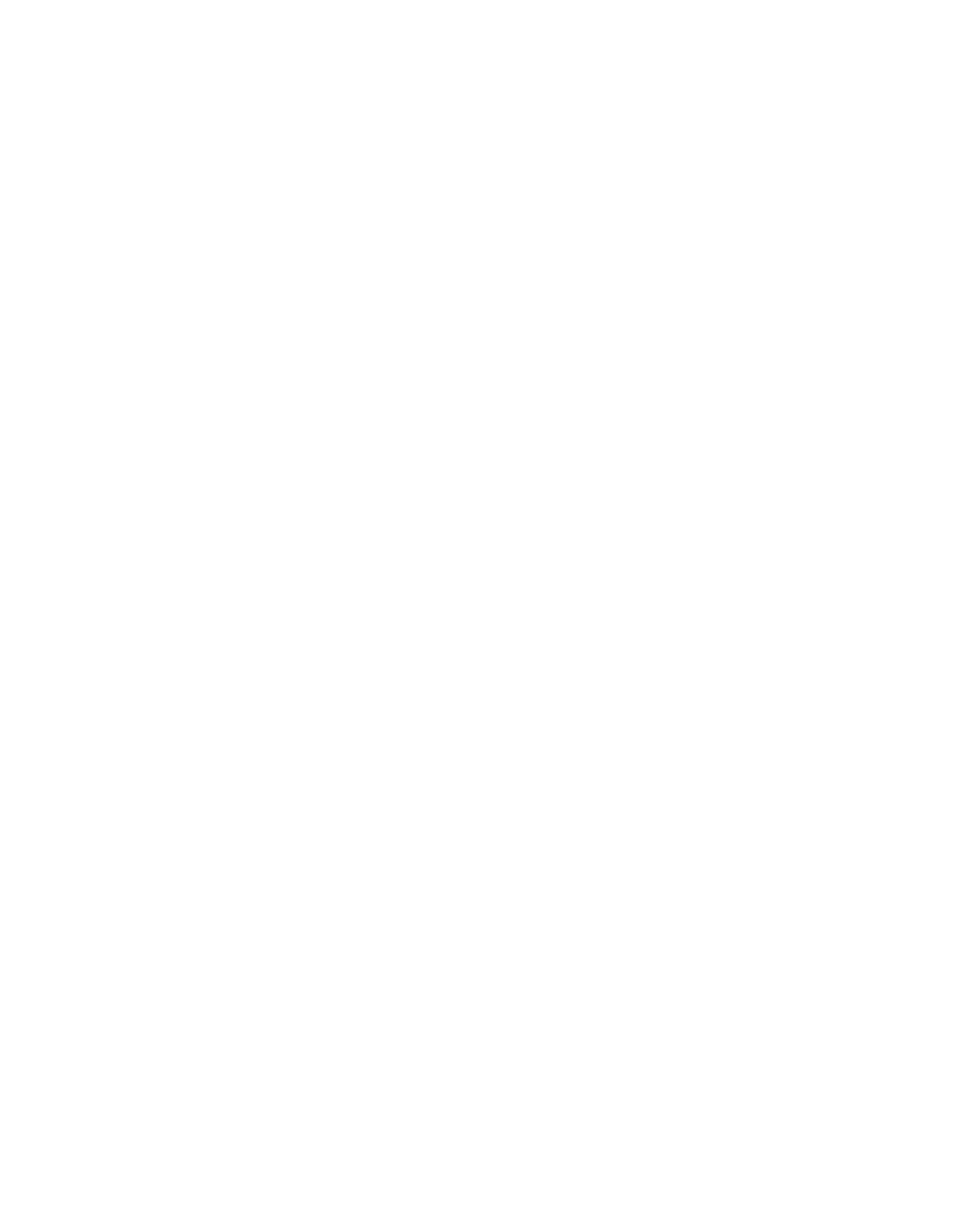## **FEDERATION OF SASKATCHEWAN INDIAN NATIONS YOUTH ELECTION RULES AND REGULATIONS**

# **PART I Election Officials**

## **APPOINTMENT**

1. Election Officials are those persons appointed as:

- (a) Electoral Officers;
- 2. To be eligible for appointment as an Election Official, a person:
	- (a) must be a member of a First Nation that is signatory to the *FSIN Convention*; and
	- (b) must not be:
		- (i) a Voting Delegate;
		- (ii) a member of the Extended Family of a Candidate;
		- (iii) an elected or appointed leader from a First Nation that is signatory to the *FSIN Convention*;

## **ELECTORAL OFFICERS**

3. The Electoral Officer's duties shall commence no later than seven (7) days prior to Declaration Day and terminate seven (7) calendar days after Election Day.

# **DUTIES AND RESPONSIBILITIES OF THE ELECTORAL OFFICERS**

- 4. The Electoral Officers shall:
	- (a) ensure that the provisions of Rules and Regulations are followed;
	- (b) draw on the resources of the FSIN and its Institutions to execute their duties;
	- (c) conduct a meeting of the Election Officials prior to Election Day;
	- (d) preside as Chairperson and Vice-Chairperson of the Election proceedings;
	- (e) ensure all Election facilities are in order;
	- (f) oversee the arrangements for and supervision of ballots, ballot boxes and Polling Stations;
	- (g) deliver a copy of the appropriate Voters' List to each Polling Clerk;
	- (h) oversee the initialling and distribution of the appropriate number of ballots to each Polling Clerk;

 $\overline{a}$  , and the state of the state of the state of the state of the state of the state of the state of the state of the state of the state of the state of the state of the state of the state of the state of the state o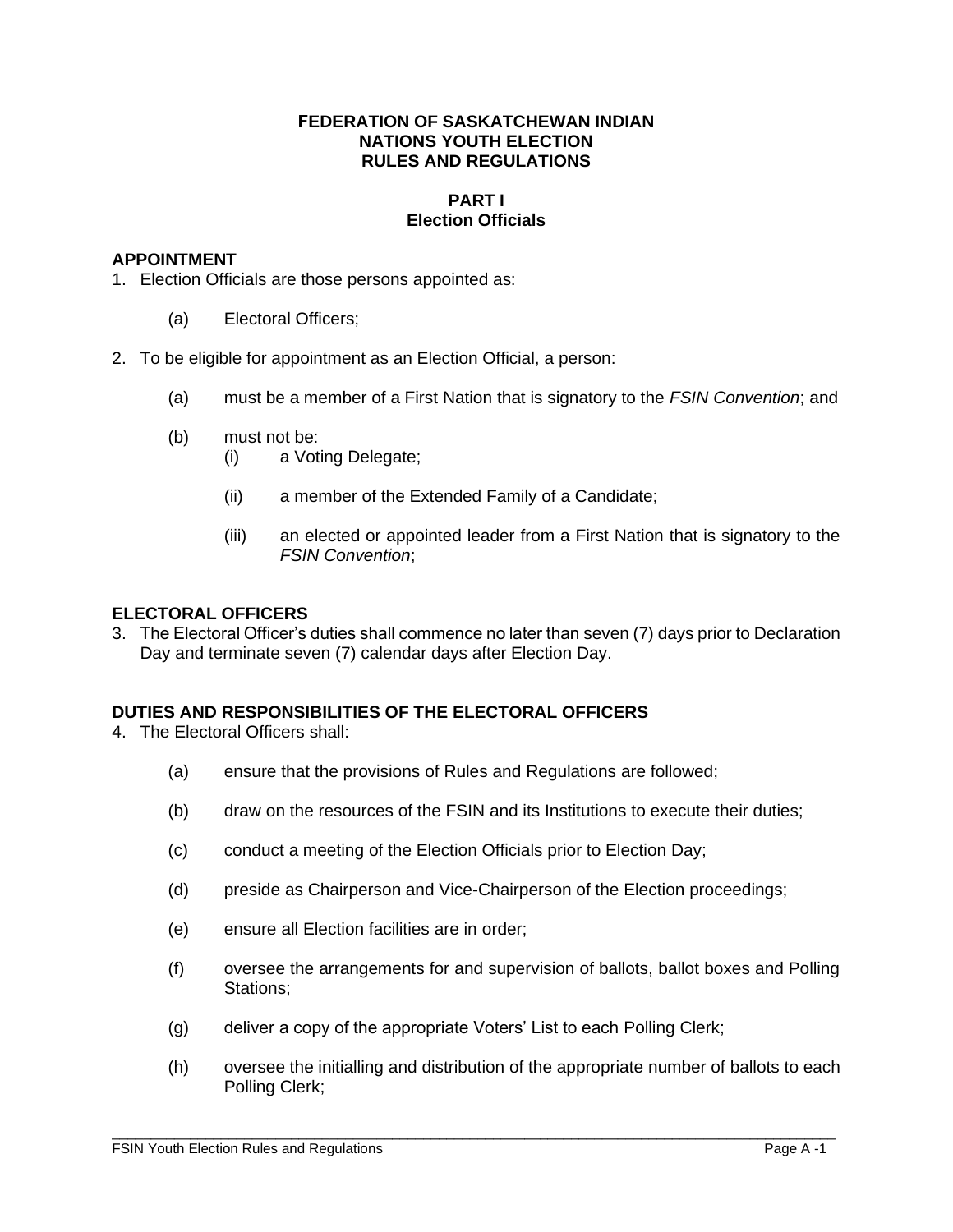- (i) examine and rule on the validity of all ballots cast ensuring the ballot is clearly marked with one identifiable mark within the circle;
- (j) oversee the counting of ballots;
- (k) announce the results of each ballot count;
- (l) in the presence of the election officials, polling clerks and scrutineers, undertake the safeguarding of the Election results, including:
	- (i) placing in separate envelopes:
		- (1) all Rejected Ballots and Spoiled Ballots;
		- (2) all properly cast ballots;
		- (3) all unused ballots;
		- (4) each Polling Clerks' copy of the Voters' List;
		- (5) all completed Alternate Voter Forms; and
		- (6) a statement of the Election results;
	- (ii) sealing and initialling all envelopes;
	- (iii) sealing all documents identified in clause 13(m)(i) in a secure container; and
	- (iv) ensuring the documents identified in clause 13(m)(i) are secured and given to the Chief Electoral Officer and Legal Counsel to be safeguarded for thirty (30) days following the Election; and
- (m) perform other duties as may be required to administer and implement this Rules and Regulations
- 5. The Electoral Officers may delegate any or all of their duties, including the initialling of ballots, to the FSIN Executive.

## **POLLING CLERKS**

- 6. No later than one (1) week prior to Nomination Day, the FSIN Executive shall appoint two (2) FSIN staff members as Polling Clerks to accommodate each station.
- 7. It is the responsibility of a Polling Clerk to:
	- (a) ensure that the required number of ballots are received for his/her Polling Station;
	- (b) safeguard and attend to the ballots at all times and not leave them unattended;
	- (c) initial each ballot prior to distributing it to a Voter;
	- (d) distribute one (1) initialled ballot to each Voter;
	- (e) make the appropriate mark, as determined by the Electoral Officers, beside the name of the Voter on the Voters List after issuing the ballot to the Voting Delegate;
	- (f) ensure that the number of Voting Delegates is accurate;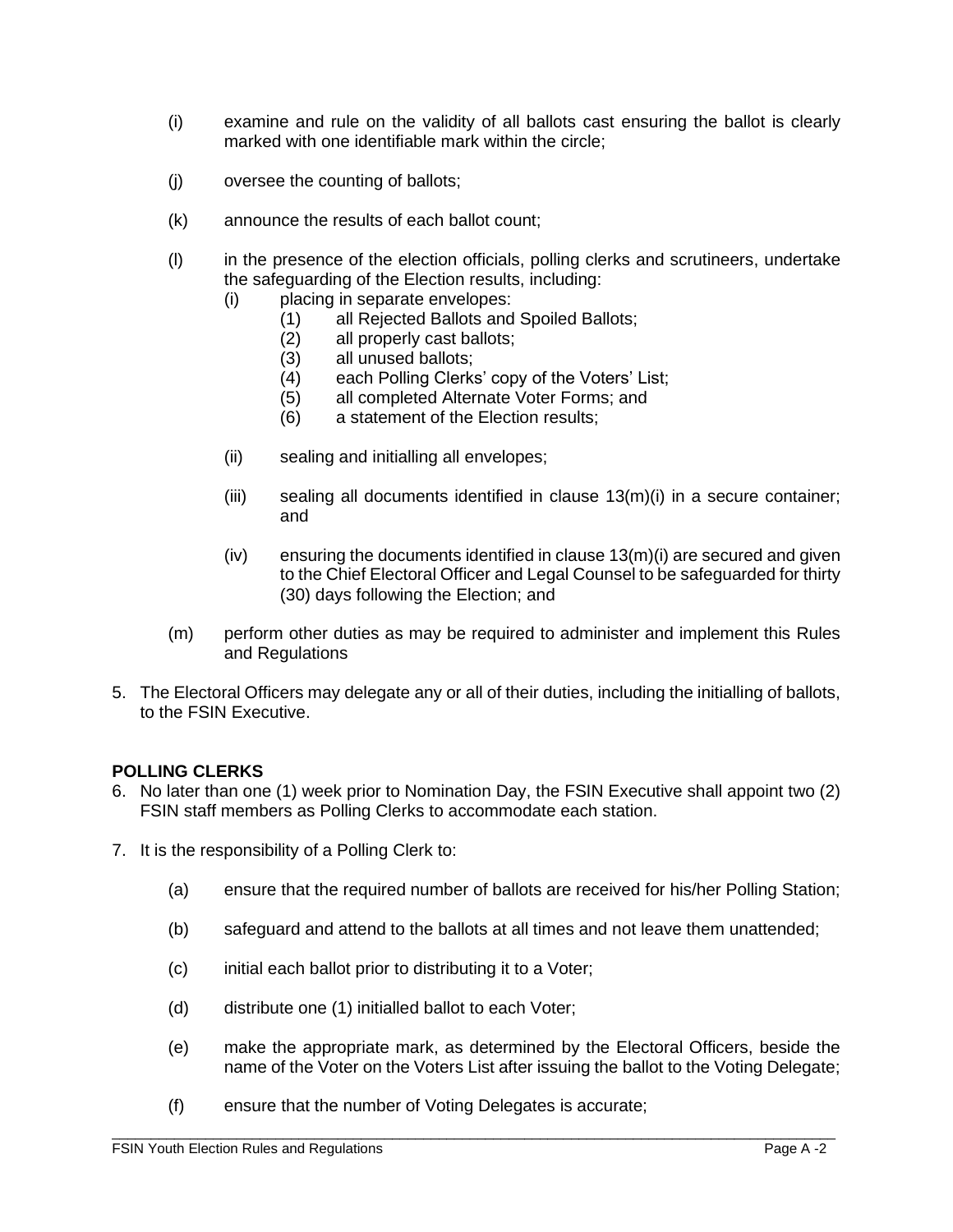- (g) complete and deliver to the Electoral Officers, a statement indicating, for his/her Polling Station:
	- (i) the number of eligible Voters;
	- (ii) the number of unused ballots;
	- (iii) the number of ballots cast; and
- (h) follow the directions and decisions of the Electoral Officers in all matters.

## **PART III Holding of Youth Elections**

# **YOUTH ELECTIONS**

- 8. A Youth Election shall be held at the September 2015 Session of the Youth Legislative Assembly, and in every second year thereafter, for the following executive positions:
	- (a) FSIN Female Youth Representative
	- (b) FSIN Male Youth Representative

# **NOTIFICATION OF ELECTION**

- 9. At least thirty (30) calendar days prior to Declaration Day, the FSIN Executive shall provide notification in writing of:
	- (a) the FSIN Youth Representative positions that are open for Election;

## **PART IV Candidates at an FSIN Youth Election**

# **ELIGIBILITY FOR FSIN YOUTH REPRESENTATIVE**

10. A person wishing to be a Candidate for an Youth Representative position shall be:

- (a) between the ages of  $15 24$  to run for candidacy;
- (b) a member of a First Nation that is signatory to the *FSIN Convention Act*; and
- (c) should be chosen based on their accomplishments (academic, sporting, entrepreneurship and cultural, etc.) within their respected community/First Nations/Tribal Council.
- (d) currently enrolled in school (high school/university/college) in Saskatchewan; and
- (e) must attach two pieces of Identification (copy) and a letter from their respective First Nation and or school to their Declaration of Intent.
- 11. A persons shall be ineligible as a Candidate for a Youth Representative position if: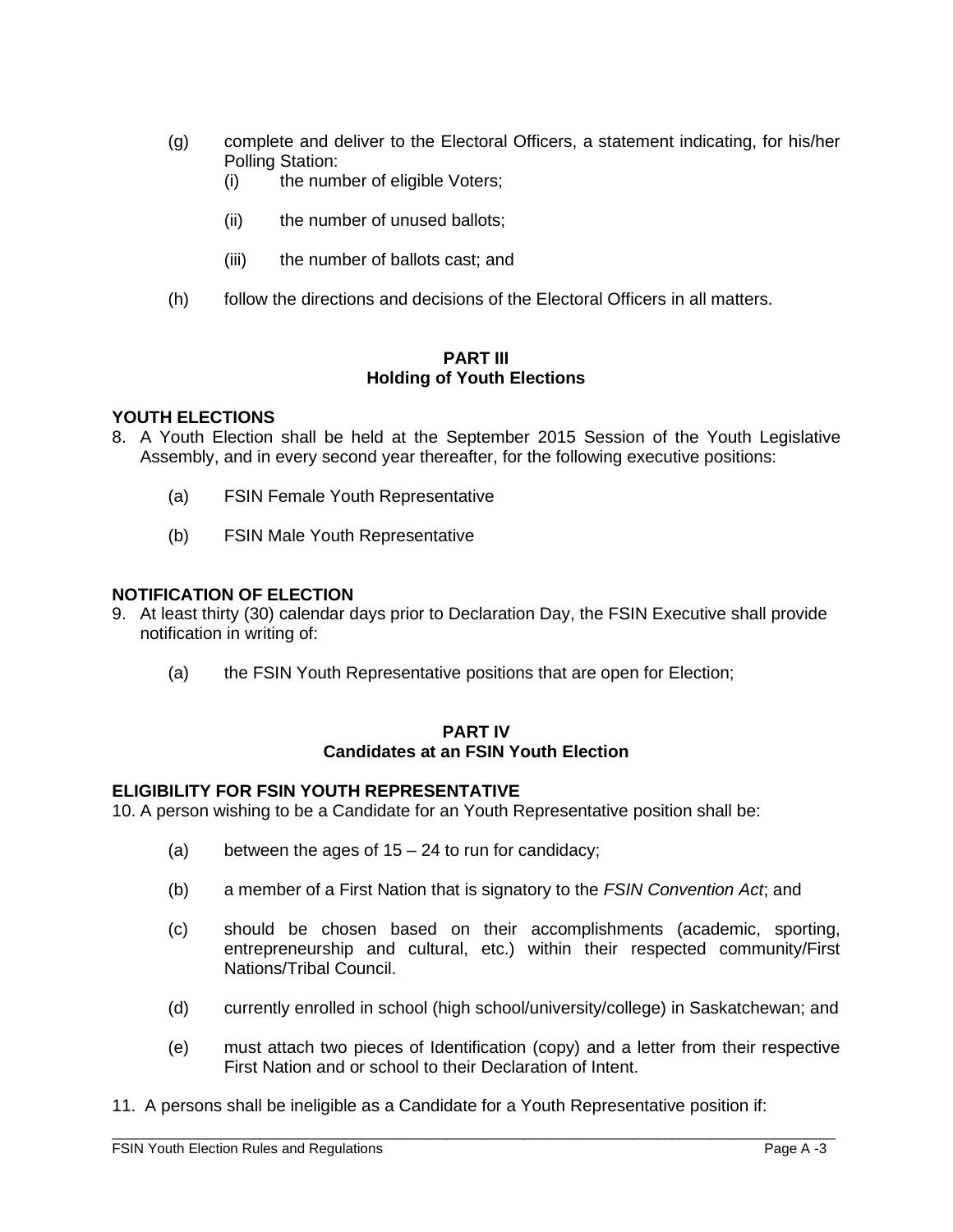- (a) he/she has failed to complete a Declaration of Intent completed and signed;
- (b) he/she failed to complete and submit a criminal record check and vulnerable sector check upon (30) days in elected position;
- (c) he/she has outstanding criminal convictions; and/or
- (d) he/she has outstanding criminal charges;

# **DECLARATION OF INTENT**

- 12. A person wishing to be a Candidate for an Youth Representative position shall file a Declaration of Intent with the Chief Electoral Officer through the Office of the Clerk of the Legislative Assembly:
	- (a) no later than 5:00pm on Declaration Day; and
	- (b) during regular FSIN office hours being from 8:30 a.m. to 5:00 p.m. from Monday to Thursday and 8:30 a.m. to 4:00 p.m. on Friday.
- 13. No declarations shall be accepted from any person who enters the office after 5:00pm on Declaration Day.
- 14. All Candidates running for an executive position shall be required to submit the following documentation on or prior to Declaration Day:
	- (a) Declaration of Intent signed and completed with attachments;
	- (c) candidate contact Information;
- 15. For the purpose of filing a Declaration of Intent, the mover and seconder:
	- (a) shall be a registered youth delegates at the time of filing the Declaration of Intent;
	- (b) are not required to be the mover and seconder on Nomination Day;
	- (d) shall not sign a Declaration of Intent form for a Candidate knowing that he/she is not eligible to be a Candidate.
- 16. The Chief Electoral Officer and the Office of the Clerk of the Legislative Assembly shall keep all Declarations of Intent confidential;
- 17. The Chief Electoral Officer shall give the prospective candidate notice, in the prescribed form, of the confirmation of the Declaration of Intent or of the refusal to accept the Declaration of Intent immediately following the meeting to verify eligibility of candidates.
- 18. Upon verification of Candidate eligibility, notification shall be limited to:
	- (a) the list of Candidates for each position (male/female representative) including a Candidate's First Nation membership; and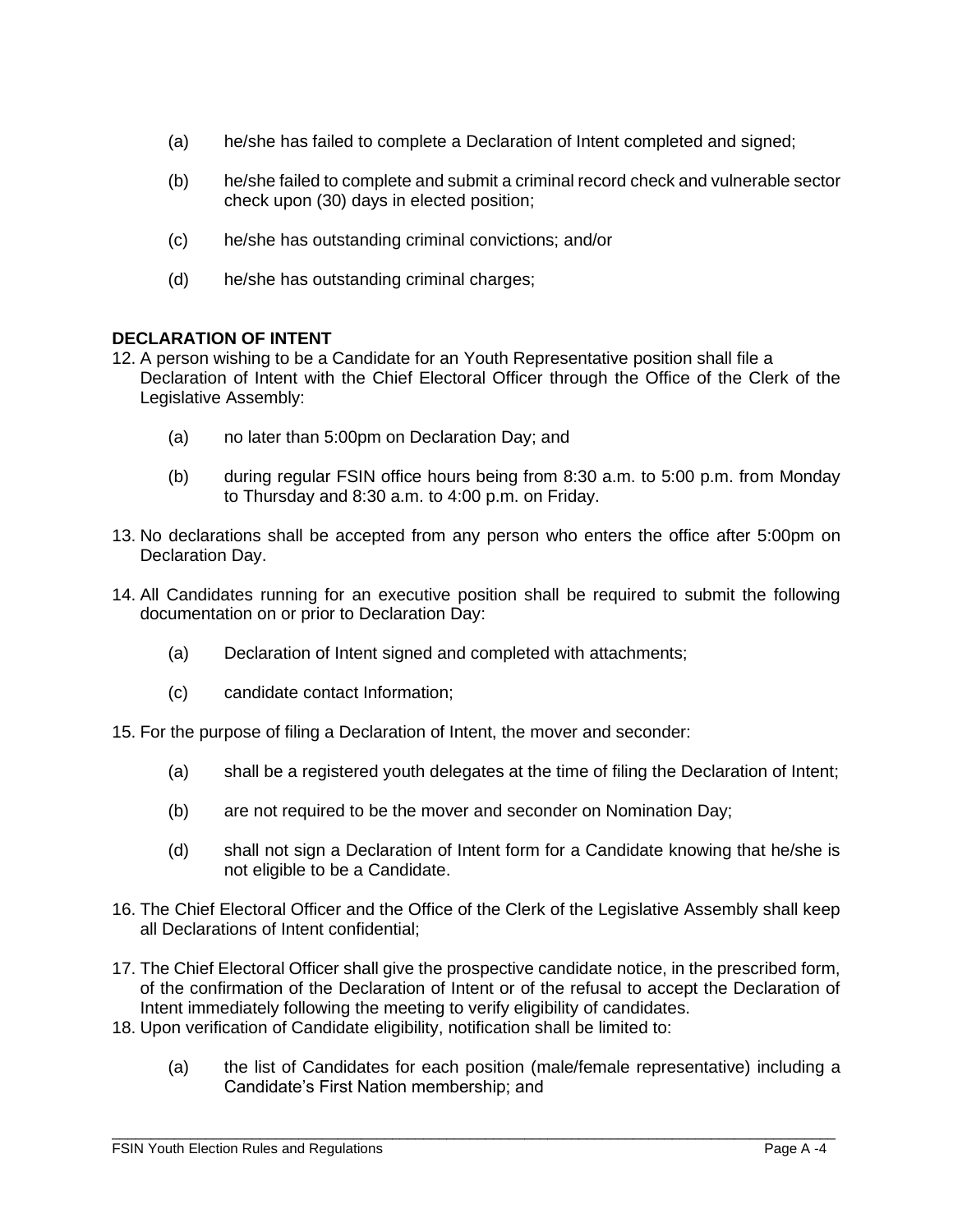(b) contact information as provided by the Candidate.

## **CRIMINAL RECORD CHECK**

- 19. To ensure compliance with the section relating to the Declaration of Intent, a person wishing to run as a Candidate in an Youth Election is required to:
	- (a) submit a completed Criminal Record Check upon (30) days when he/she submits his/her Declaration of Intent; and
	- (b) the Criminal Record Check must be dated within four and half (4.5) months prior to Declaration Day.

## **VULNERABLE SECTOR CHECK**

- 20. To ensure compliance with Criminal Record Check, a person wishing to run as a Candidate in an Youth Election is required to:
	- (c) submit a completed vulnerable sector check upon (30) days when he/she submits his/her Declaration of Intent; and
	- (d) the vulnerable sector check must be dated within four and half (4.5) months prior to Declaration Day.

### **WITHDRAWAL OF A DECLARATION OF INTENT**

21. A Candidate may withdraw a Declaration of Intent by notifying the Chief Electoral Officer in writing.

#### **PART V Voting**

## **ELIGIBILITY OF FIRST NATION MEMBERS**

22. Only a member of a First Nation that is signatory to the *FSIN Convention* and who is at least thirteen (13) years of age as of Election Day is eligible to be a Voting Delegate.

## **VOTING REGISTERED DELEGATES**

23. The Voting Delegates for a First Nation include:

(a) all Registered Delegates of FSIN Youth Legislative Assembly between the ages of  $13 - 24$ ;

 $\overline{a}$  , and the state of the state of the state of the state of the state of the state of the state of the state of the state of the state of the state of the state of the state of the state of the state of the state o

**VOTERS' LIST**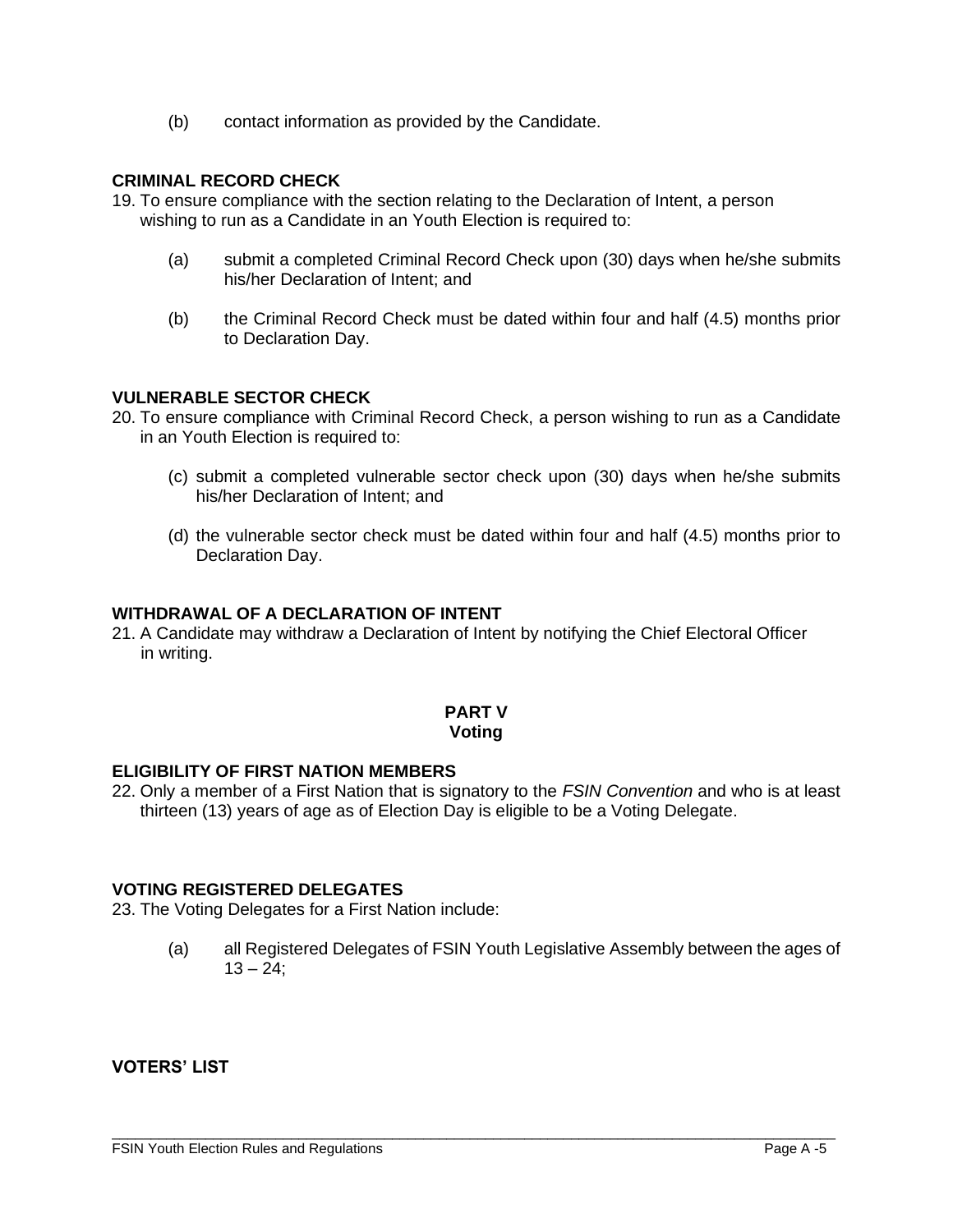- 24. The Clerk of the Legislative Assembly shall be responsible for obtaining the Voters List from Registration of Legislative Assembly providing the Chief Electoral Officer and Deputy Electoral Officer with a final Voters List on Nomination Day.
- 25. The Voters' List of a First Nation shall consist of all registered delegates from that First Nation/Tribal Council at the FSIN Youth Legislative Assembly;
- 26. The Voters' List for each First Nation is final as at 4:00 p.m. on Nomination Day.

# **REGISTRATION OF VOTERS**

27. In order to register as a Voting Delegate, an individual shall:

- (a) be on the Voters List submitted by the Registration of Youth Legislative Assembly; and
- (b) be a registered delegate of the FSIN Youth Legislative Assembly and present;
- (c) present their status card to the registration clerk for verification of identity.

# **PART VI Acclamation**

### **ACCLAMATION**

- 28. A Candidate who is the sole candidate for an Youth Representative position must be nominated and seconded by a Voting Delegate on Nomination Day.
- 29. A Candidate, including one who is acclaimed, must accept his nomination in person by indicating his acceptance to the Chief Electoral Officer on Nomination Day.
- 30. A Candidate, who is acclaimed to an Youth Representative position, will not commence the term of office until the Oath of Office has been taken;

# **PART VII**

### **NOMINATION PROCEDURES**

31. The Electoral Officers shall:

- (a) declare nominations open; and
- (b) thereafter proceed to call for nominations for those representative positions open for Election, in the following order:

 $\overline{a}$  , and the state of the state of the state of the state of the state of the state of the state of the state of the state of the state of the state of the state of the state of the state of the state of the state o

- (i) the FSIN Male Youth Representative;
- (ii) the FSIN Female Youth Representative.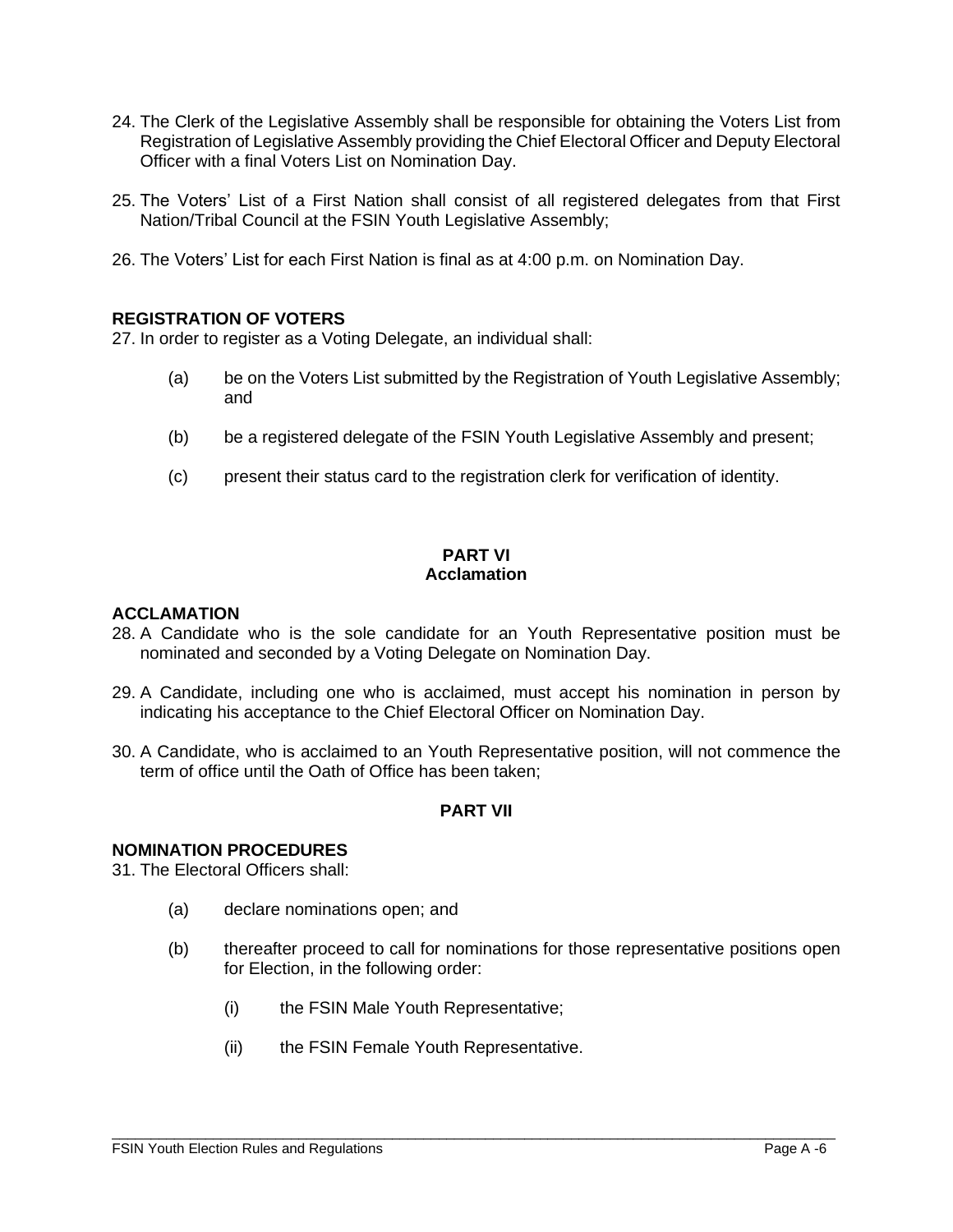- 32. Only an individual who has filed a Declaration of Intent that has been verified as an eligible Candidate may be nominated.
- 33. A Candidate, including one who is acclaimed, must be nominated on Nomination Day by a registered Youth Delegate in attendance.
- 34. The nomination of a Candidate, including one who is acclaimed, must be seconded by a registered Youth Delegate in attendance.
- 35. The Chief Electoral Officer shall:
	- (a) make three (3) calls, each at twenty (20) second intervals, for a registered Youth Delegate to nominate a Candidate; and
	- (b) upon receiving the nomination of a Candidate shall thereafter make three (3) calls, each at twenty (20) second intervals, for a registered Youth Delegate to second the nomination of a Candidate.
- 36. The Chief Electoral Officer shall declare each Candidate that is nominated to have his/her name on the ballot.
- 37. Where a Candidate, including one who is acclaimed, has not been nominated, the Chief Electoral Officer shall declare the Candidate unable to proceed and have his/her name struck from the ballot.
- 38. A Candidate, including one who is acclaimed, must accept his/her nomination in person by indicating his/her acceptance to the Chief Electoral Officer.
- 39. The Chief Electoral Officer shall deem a Candidate who does not accept his/her nomination to be unable to proceed, and the Candidate's name shall be struck from the ballot.
- 40. A Voting Delegate may nominate only one (1) Candidate or second the nomination of only one (1) Candidate for each Youth Representative position that is open for Election.
- 41. The nominations for all Youth Representative Positions' that are open for Election must be completed before any other Election procedure may be undertaken.
- 42. The Chief Electoral Officer must be satisfied that sufficient time has elapsed for the nomination of all Candidates before he/she calls for:
	- (a) a motion that nominations cease; and
	- (b) a show of hands by a Majority of the Youth Assembly in favour of the motion that nominations cease.

# **NOMINATION AND ACCEPTANCE SPEECHES**

- 43. The nomination and acceptance speeches for those Executive positions open for Election shall proceed in the following order:
	- (a) the FSIN Youth Male Representative;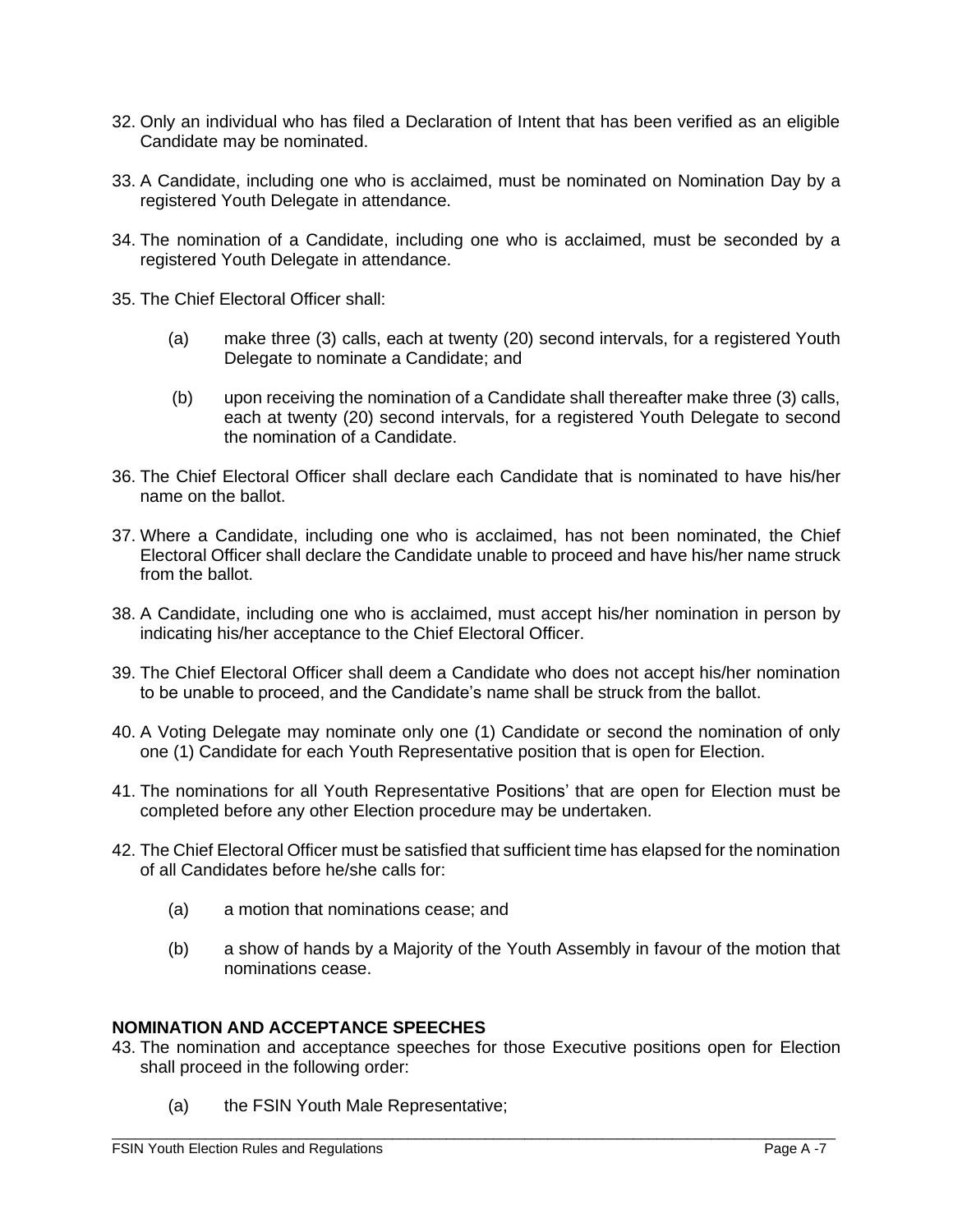- (b) the FSIN Youth Female Representative.
- 44. The Registered Voting Delegate who has nominated a Candidate shall have a maximum of three (3) minutes for his/her nomination speech.
- 45. A Candidate shall have a maximum of five (5) minutes for his/her acceptance speech, in addition to any time not used by the Voting Delegate who has nominated the Candidate.
- 46. In the event that the Voting delegate who has nominated a Candidate, and the Candidate, do not speak in their designated time, both shall forfeit their right to address the Youth Assembly.

# **ELECTION DAY PROCEDURES**

47. Before the close of Nomination Day, the Electoral Officers shall declare the time, place and procedures for Election Day.

## **PART VIII Youth Election Day**

# **YOUTH ELECTION DAY**

48. The polls for the election shall be open from 11:00 a.m. until 12:00 p.m.

49. Be decided by one Ballot decision.

### **POLLING STATIONS**

50. The (2) Polling Stations shall be determined by the Chief Electoral Officer, designated for:

- (a) all First Nation Registered Youth Delegates;
- 51. The two Polling Stations shall:
	- (a) provide for enclosed accommodation or polling booths to allow for the privacy of the vote; and
	- (b) be secured from the main Assembly area.

### **VOTING**

52. Voters and Election Personnel are required to turn off all electronic devices.

- 53. Candidates shall not campaign in the voting room and no campaign materials shall be posted or distributed in the voting room.
- 54. Voting shall be conducted by secret ballot.
- 55. There shall be only one (1) vote cast by each Voter on each ballot.
- 56. Voting for each Youth Representative position that is open for Election shall be:

 $\overline{a}$  , and the state of the state of the state of the state of the state of the state of the state of the state of the state of the state of the state of the state of the state of the state of the state of the state o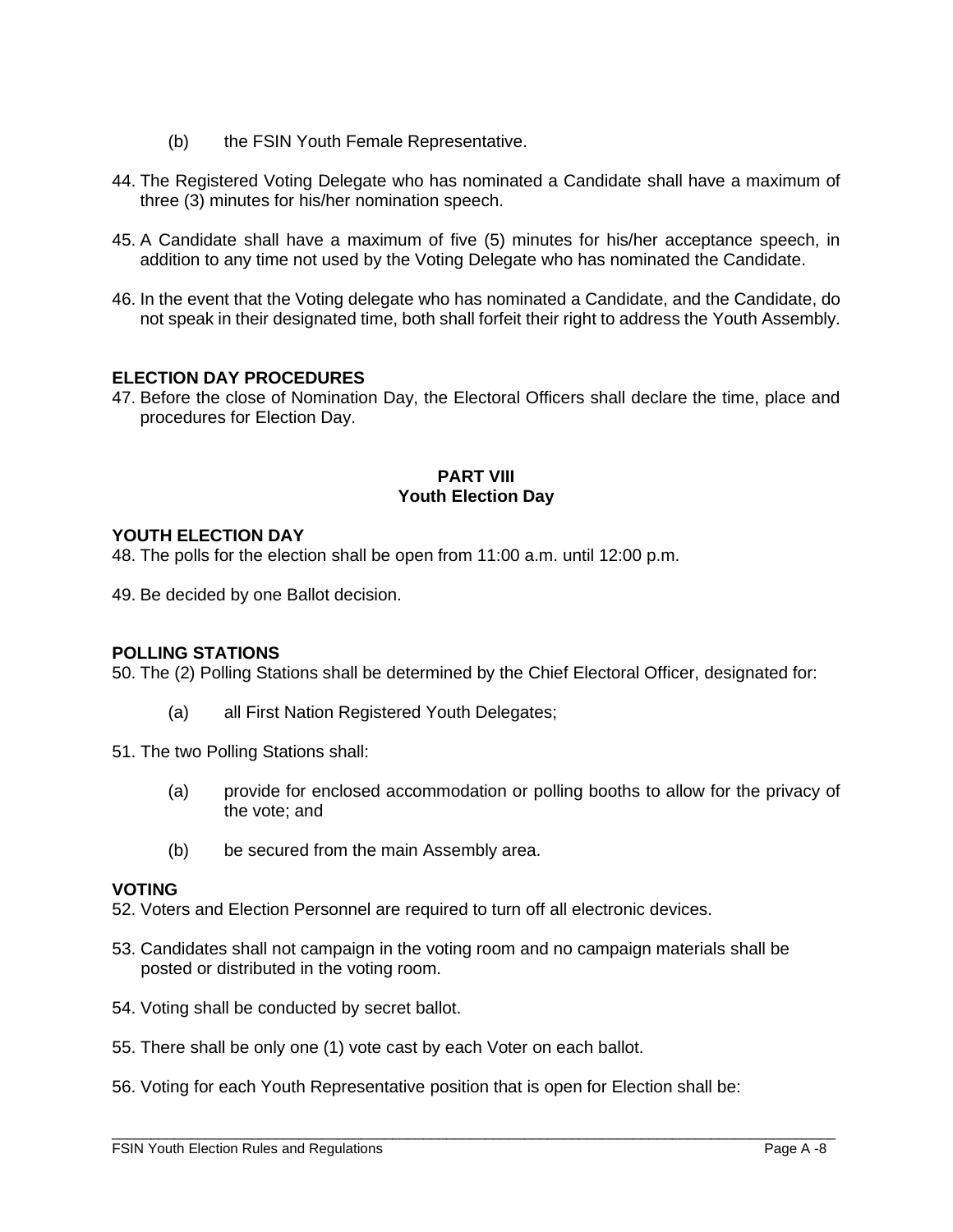- a) conducted at one time; and
- b) on ballots clearly listing the name of each Candidate in alphabetical order, according to the ascending order of the representative positions.
- 57. An Electoral Officer may assist a Voter who requires assistance in casting his/her ballot in the polling booth.
- 58. There shall be secure ballot boxes located at or near each Polling Station.

# **COUNTING OF BALLOTS**

- 59. The Electoral Officers shall oversee the counting of the ballots in a secure room designated for that purpose, to which only the following persons have access:
	- 1. the Electoral Officers;
	- 2. Legal Counsel;
	- b. Two (2) Polling Clerks;
	- c. any other election personnel assigned to provide administrative support such as FSIN Executive and Staff.

# **PART IX Acclamation and Election of Candidates**

# **DECLARING A WINNING CANDIDATE**

60. A Candidate is declared a winner by the Chief Electoral Officer when he/she receives the highest number of votes on the first ballot.

# **COMMENCEMENT OF OFFICE/OATH OF OFFICE**

61. The new term of office for each Candidate who is elected or acclaimed to an Youth Representative position commences immediately upon being sworn into office before the Assembly on Election Day.

#### **PART XI General**

# **REVIEW AND RECOMMENDATIONS**

62. This Youth Legislative Assembly may review this Rules and Regulations upon an Election and make recommendations for amendment.

# **AMENDMENTS**

63. An amendment shall be reviewed by the FSIN Youth-in-Assembly prior to being presented to the Youth-in-Assembly for ratification.

64. This Rules and Regulations may be amended from time to time by resolution of the Youth in-Assembly.